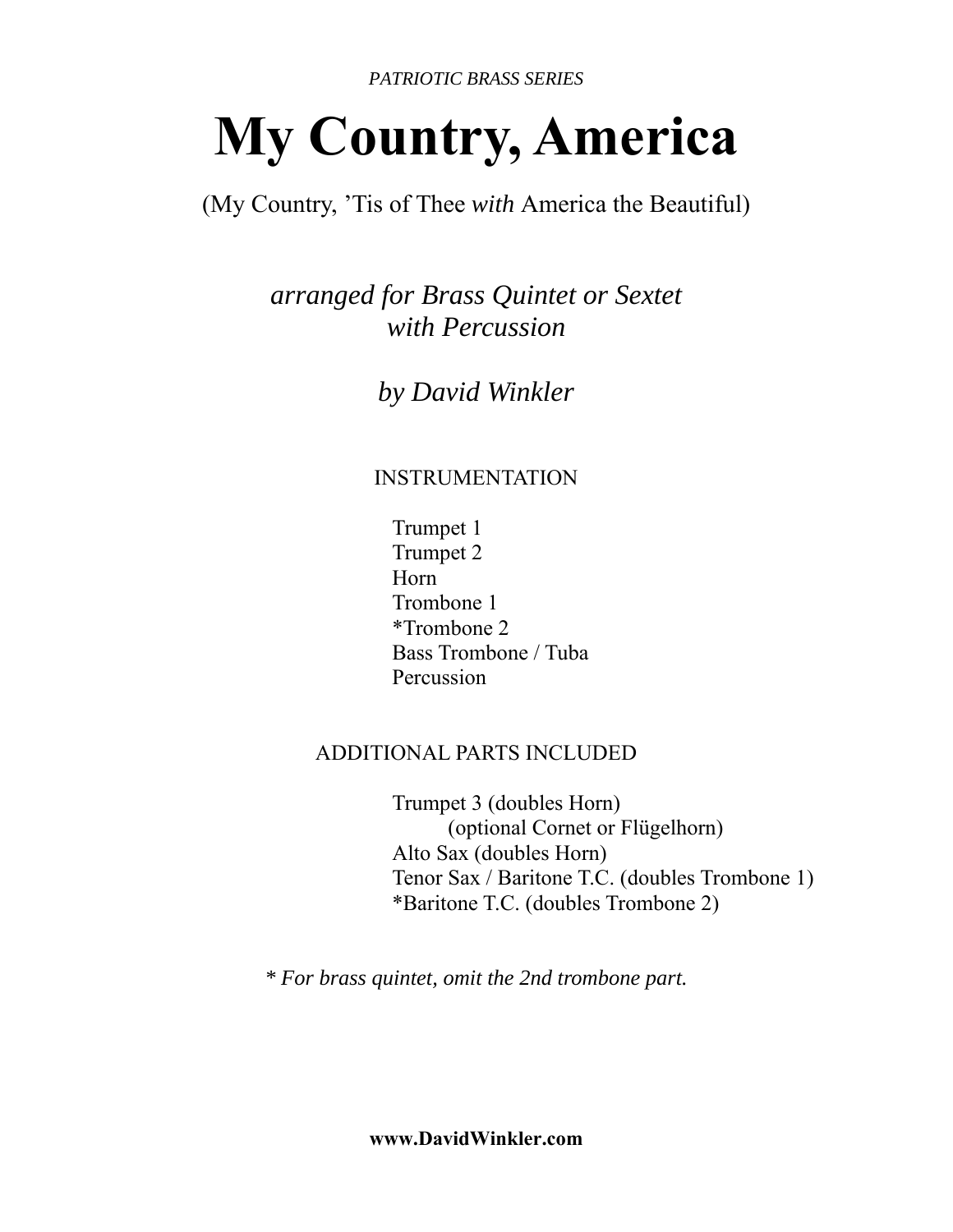#### *PATRIOTIC BRASS SERIES*

# **My Country, America**

(My Country, 'Tis of Thee *with* America, the Beautiful)

*NOTE: For brass quintet, omit the 2nd trombone part.*<br> *David Winkler* 

### **Majestically**  $\sqrt{ } = 88$

*Arranged by* 

*MY COUNTRY, 'TIS OF THEE*



© Copyright 2022 by David S. Winkler. All rights reserved. International copyright secured. www.DavidWinkler.com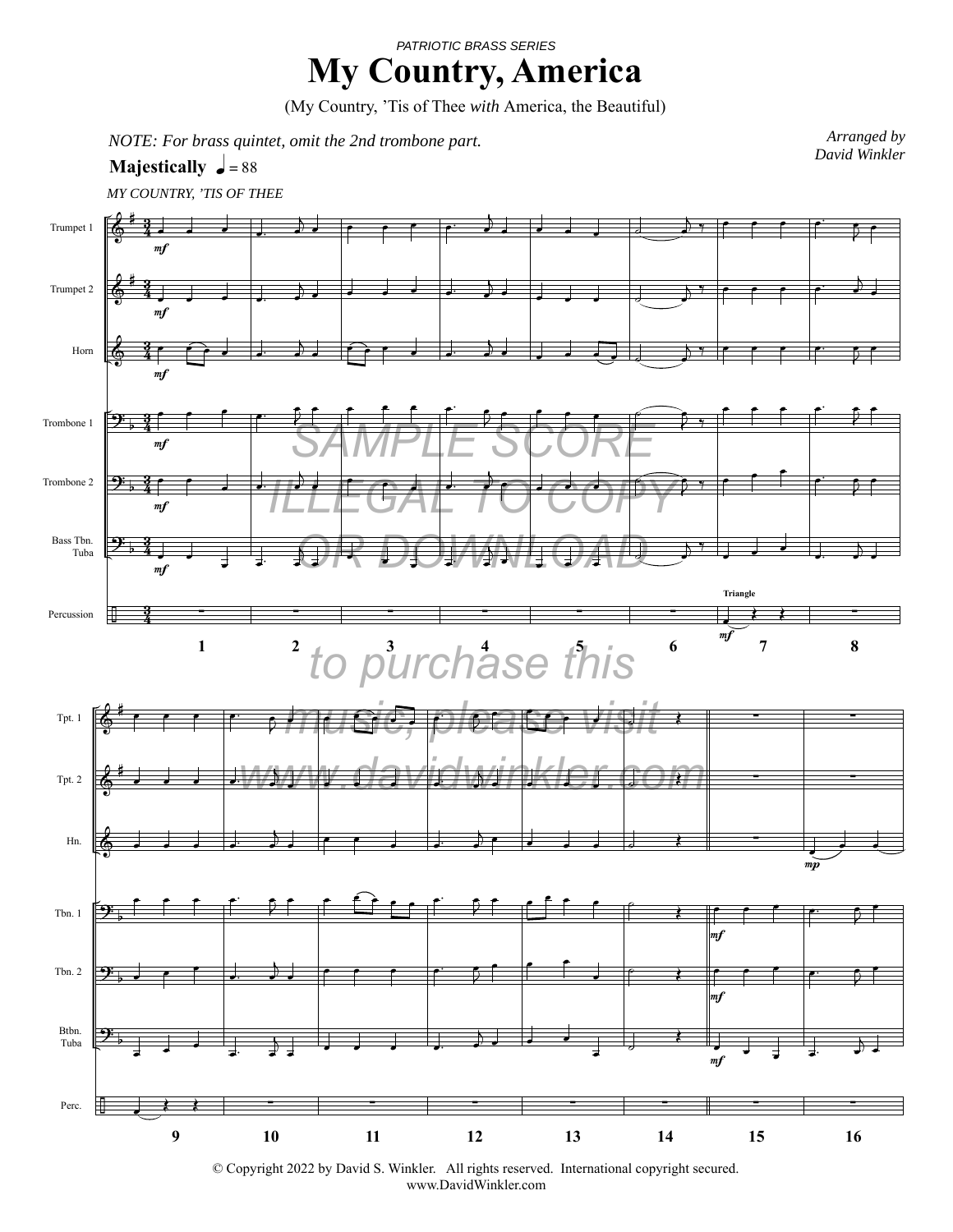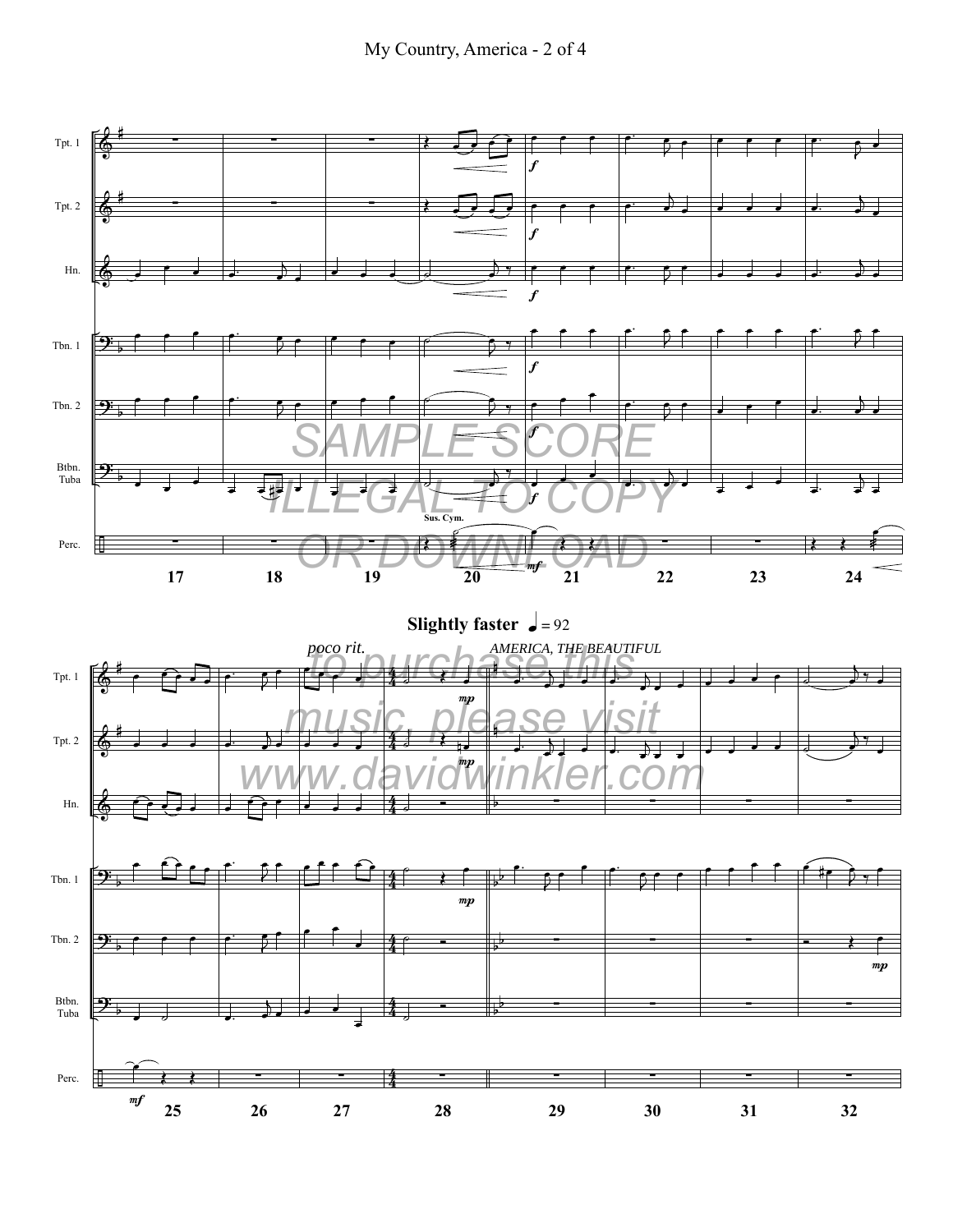



-